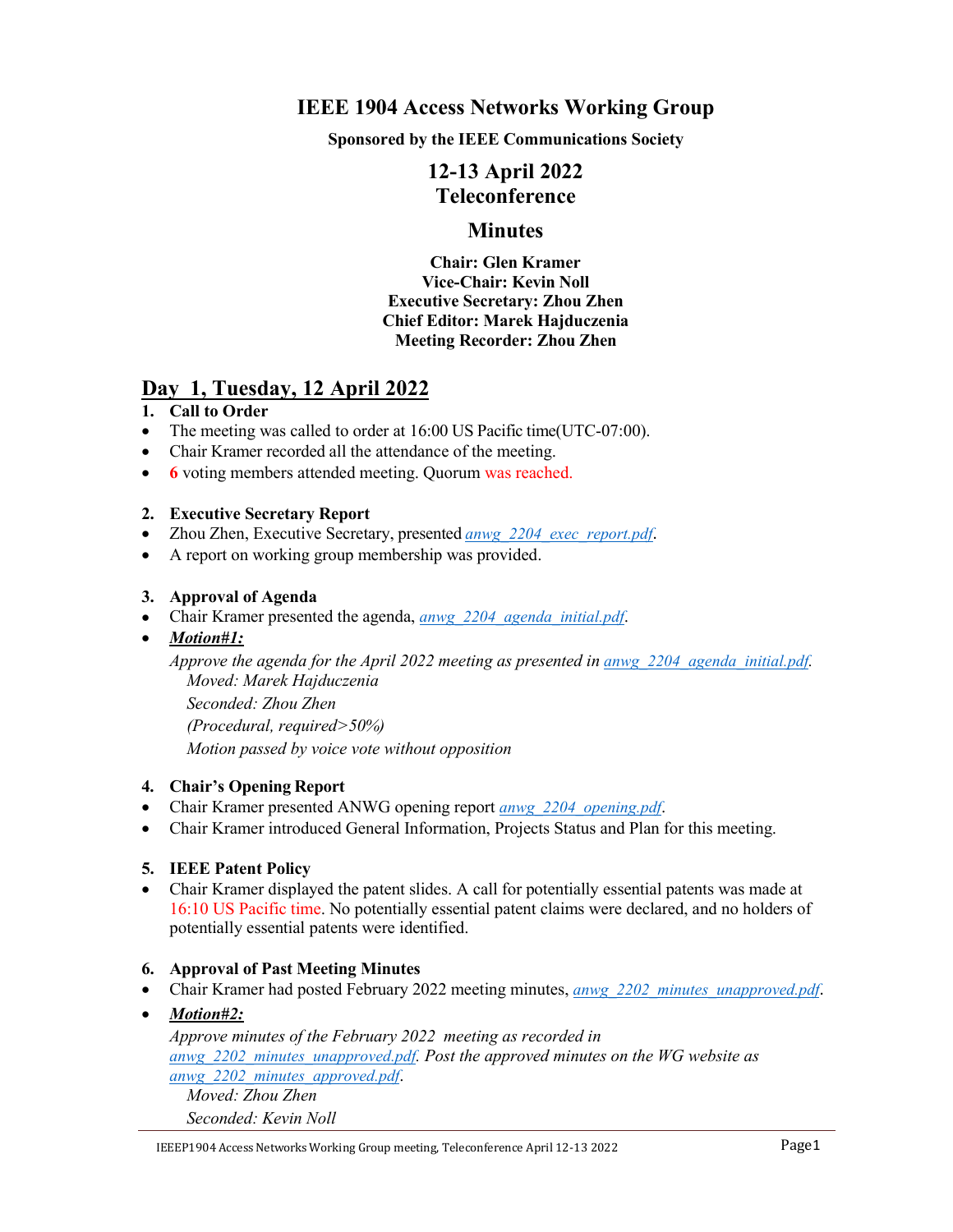## *(Procedural, required>50%) Motion passed by voice vote without opposition*

# **7. Treasurer's Report**

 Treasure's report for this meeting can be seen or downloaded through following link: *[https://www.ieee1904.org/meeting\\_archive/2022/04/anwg\\_2204\\_treasurer\\_report.pdf](https://www.ieee1904.org/meeting_archive/2022/02/anwg_2202_treasurer_report.pdf)*

## **8. P1904.4 Opening Report**

- Curtis Knittle, P1904.4 Chair, presented the Task Force Opening Report, *[tf4\\_2204\\_opening.pdf](https://www.ieee1904.org/4/meeting_archive/2022/04/tf4_2204_opening.pdf)*.
- 1904.4 Action Items were shown and discussed, *[tf4\\_2204\\_action\\_items.xlsx](https://www.ieee1904.org/4/meeting_archive/2022/04/tf4_2204_action_items.xlsx)*.

#### **9. 1904.4 D0.8 comment resolution**

 Marek Hajduczenia, Chief Editor, presented Comments with Proposed Responses, *[tf4\\_2204\\_d0\\_8\\_comments\\_proposed.pdf](https://www.ieee1904.org/4/meeting_archive/2022/04/tf4_2204_d0_8_comments_proposed.pdf)*.

## **10. Supplemental files for Comment #2**

- Glen Kramer, Broadcom, presented Supplemental files for Comment #2, *[tf4\\_2204\\_kramer\\_1.pdf](https://www.ieee1904.org/4/meeting_archive/2022/04/tf4_2204_kramer_1.pdf)*.
- Part of the file was presented and discussed.

## **11. Modify Agenda to add session #2**

- Agenda was modified to add session #2 *on Wednesday*, *[anwg\\_2204\\_agenda.pdf](https://www.ieee1904.org/meeting_archive/2022/04/anwg_2204_agenda.pdf)*.
- *Motion#3:*

*Modify the agenda approved by Motion #1 and schedule session #2 on Wednesday, 4/13/22 to continue comment resolution. Moved: Marek Hajduczenia Seconded: Curtis Knittle (Procedural, required>50%) Motion passed by voice vote without opposition*

The WG recessed at 18:11 US Pacific time.

# **Day 2, Wednesday, 13 April 2022**

The WG reconvened at 16:00 US Pacific time(UTC-07:00).

**7** voting member attended meeting. Quorum was reached.

# **12. Supplemental files for Comment #2(Con.)**

 Glen Kramer, Broadcom, presented the left part of Supplemental files for Comment #2, *[tf4\\_2204\\_kramer\\_1a.pdf](https://www.ieee1904.org/4/meeting_archive/2022/04/tf4_2204_kramer_1a.pdf)*.

#### **13. 1904.4 D0.8 comment resolution(Con.)**

- Marek Hajduczenia, Chief Editor, presented Comments with Proposed Responses, *[tf4\\_2204\\_d0\\_8\\_comments\\_proposed.pdf](https://www.ieee1904.org/4/meeting_archive/2022/04/tf4_2204_d0_8_comments_proposed.pdf)*.
- After discussion, all comments were resolved, *[tf4\\_2204\\_d0\\_8\\_comments\\_approved.pdf](https://www.ieee1904.org/4/meeting_archive/2022/04/tf4_2204_d0_8_comments_approved.pdf)*.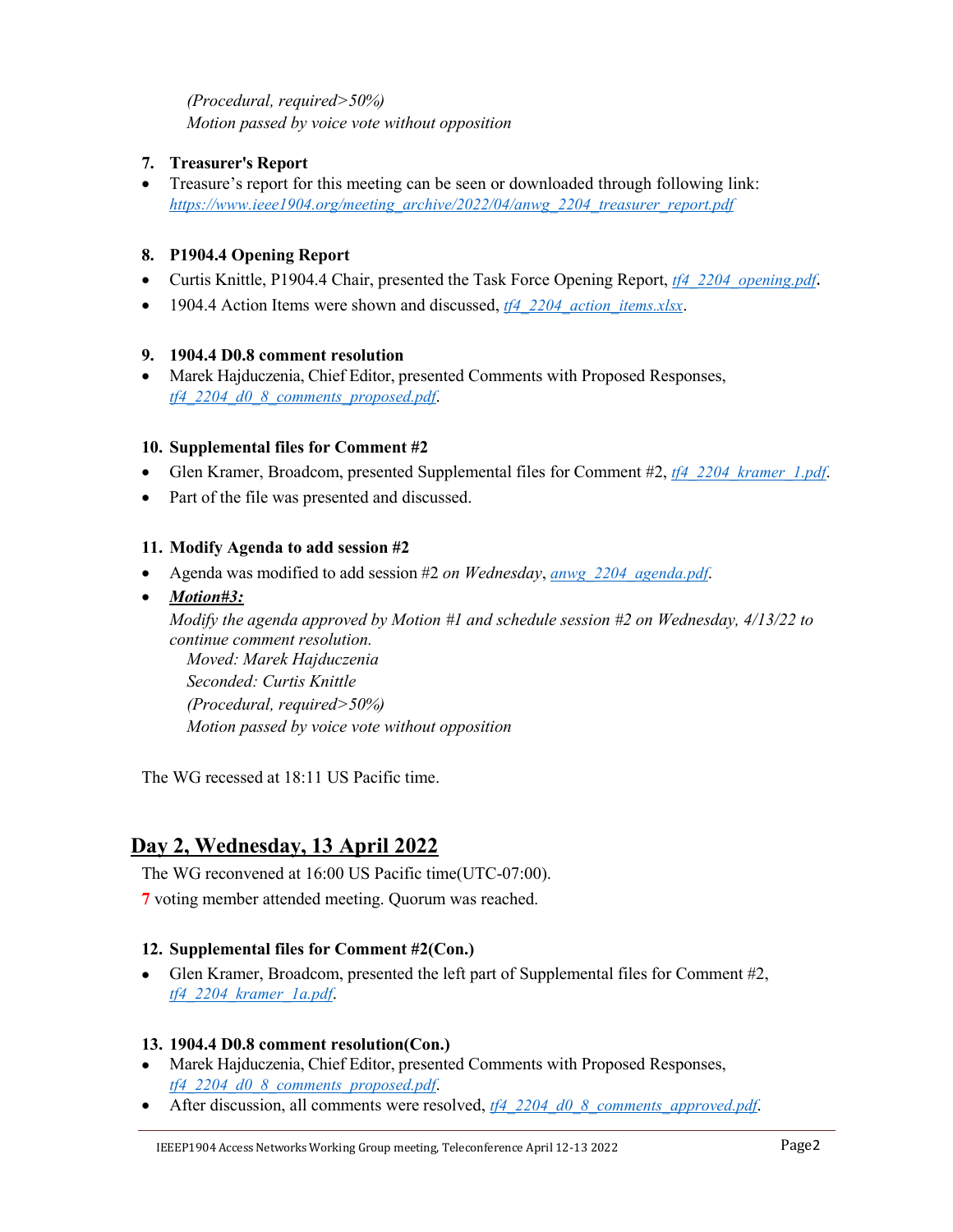#### **14. P1904.4 Closing Report**

- Curtis Knittle, P1904.4 Chair, presented the Task Force Closing Report, *[tf4\\_2204\\_closing.pdf](https://www.ieee1904.org/4/meeting_archive/2022/04/tf4_2204_closing.pdf)*.
- *Motion#4: IEEE P1904.4 Task Force instructs the Editor to produce draft version D0.9 from current draft version D0.8 by incorporating changes as recorded in [tf4\\_2204\\_d0\\_8\\_comments\\_approved.pdf](https://www.ieee1904.org/4/meeting_archive/2022/04/tf4_2204_d0_8_comments_approved.pdf). Moved: Marek Hajduczenia*

*Seconded: JC Marion (Technical, required>75%) Motion passed by voice vote without opposition*

• 1904.4 Action Items were discussed and updated, *tf4* 2204 action *items* updated.xlsx.

#### **15. WG Closing Report**

- Chair Kramer presented WG closing report, *[anwg\\_2204\\_closing.pdf](https://www.ieee1904.org/meeting_archive/2022/04/anwg_2204_closing.pdf)*.
- WG planned to have next meeting on June 21-23, 2022 by teleconference.

#### **16. Unfinished Business**

• No unfinished business was brought before the WG.

#### **17. New Business**

• No new business was brought before the WG.

The WG meeting adjourned at 18:00 US Pacific time.